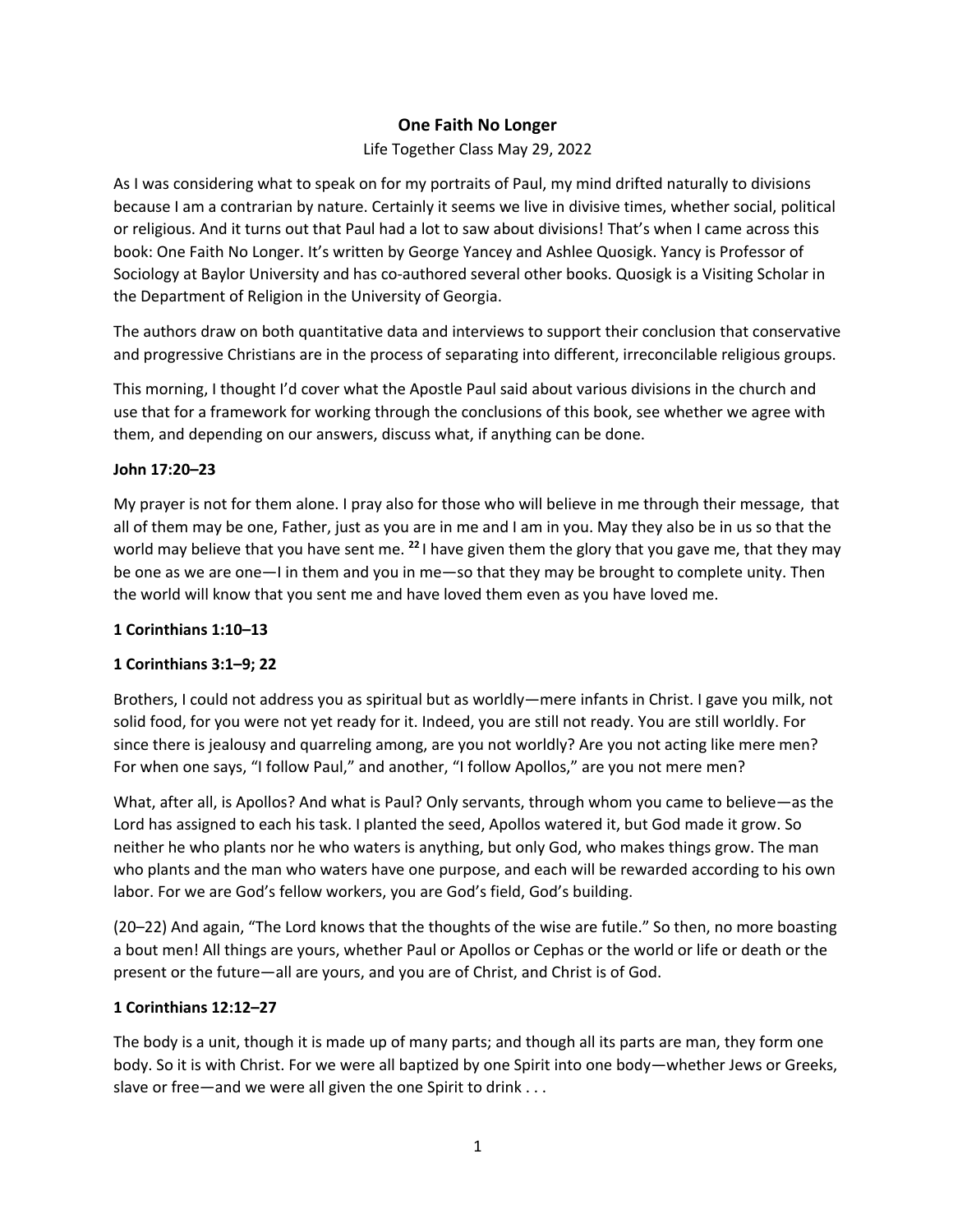#### **Ephesians 2:11–18**

Therefore

#### **Philippians 2:1–4**

Therefore if you have any encouragement in Christ, if any comfort from his love, if any fellowship with the Spirit, if any affection and compassion, then make my joy complete by being like-minded, having the same love, being united in spirit and purpose.

Do nothing out of selfish ambition or empty pride, but in humility consider others more important than yourselves. Each of you should look not only to your own interests, but also the interests of others.

The idea for this book emerged as the lead author, George Yancy, worked on research concerning religious attitudes among academics. George noted that academics from mainline Christian denominations had more sympathy toward non-Christian groups than they did toward their more conservative religious peers.

The research in this book can be fairly seen as an examination of the culture war as situated within the largest religious group in the United States. It is meant to be a guide to help members of one group better understand those with contrasting religious understandings.

#### **Contrasts**

#### **Franklin Graham**

*"As a Christian, I believe the Bible, which defines homosexuality as sin, something to be repentant of, not something to be flaunted, praised or politicized."*

Because of statements like this, Graham is not well liked by much of New York City. He has developed a reputation for homophobia and xenophobia within certain populations of the U.S. During COVID-19 though, he humanitarian organization called Samaritan's Purse set up a 68-bed emergency field hospital to help victims of the virus. Despite this Mayor Bill de Blasio made it clear the city would keep a close eye on the organization to ensure it didn't engage in prejudice due to its rigid belief in conservative sexual mores and its negative view of Islam.

Jonathan Merritt was also suspicious of Graham. His father was once the president of the Southern Baptist Convention. He has left Evangelicalism, which he claims to have outgrown, to pursue new avenues of Christianity, and today he calls himself a "liberal Protestant." Wrote an online article voicing similar concerns as de Blasio.

The two figures illuminate traditionally conservative Christianity, as exemplified by Graham, and liberal, more progressive Christianity, as exemplified by Merritt. When evaluating the depth of Merritt's comments, condemning Graham, one is right to question whether these two figures are within the same religion in the first place.

There are those who talk about a generalized Christian presence in the United States. Most who talk about the U.S. as a Christian nation seem to be talking about the Christianity of Graham.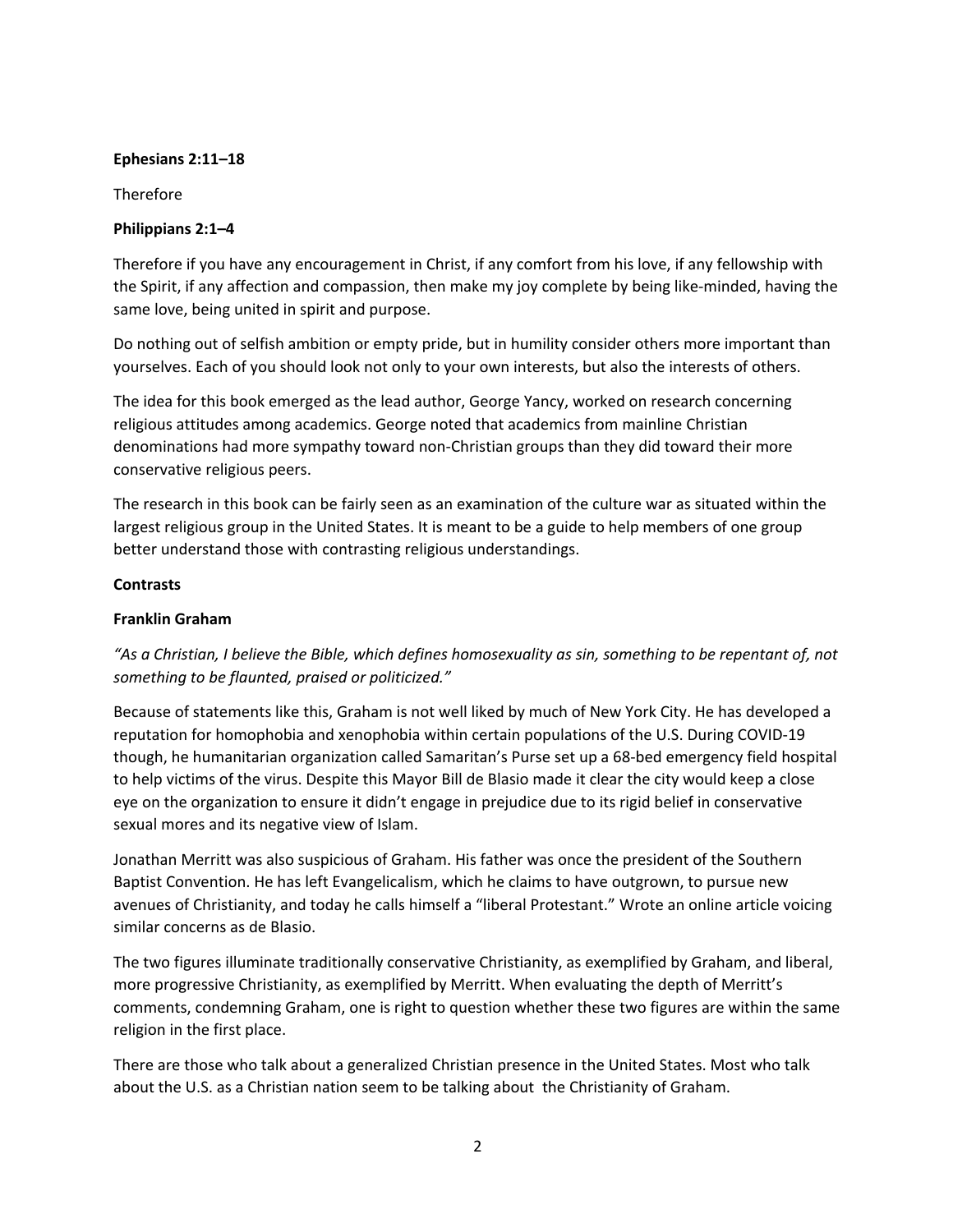The national media tends to present all Evangelicals as one and the same; they are often typecast as backward, conservative Christians. While most stereotypes of Evangelicals present them as conservative theologically and politically, there is actually strong division among Evangelicals with some Evangelicals identifying as either theologically progressive, politically progressive, or both. They envision a Christianity based on notions of intolerance of other religions and conservative sexual attitudes. Images of Christian nationalism may appear in their minds. But doesn't this shortchange the Christianity of Merritt? Have we ignored the Christian faith of those who do not fit the stereotype of the Christian conservative who believes the Bible as the inerrant Word of God? This type of stereotype brings with it an assumption of unity among Christians that simply does not now exist. There is a social, political, and theological diversity among Christians that often goes unrecognized.

Religious progressives are an understudied group. But recent quantitative research suggests that political conformity matters more than theological agreement in the assessment of theologically progressive Christians toward theologically conservative Christians.

This research found that theologically progressive Protestants exhibit more social distance from conservative Christians than from politically progressive non-Christians. Building on this body of research, we examine how progressive and conservative Christians develop contrasting social identities.

Progressive and conservative Christians use entirely different factors in determining their social identity and moral values. Indeed, we argue that the ways in which these two groups deal with questions of meaning are so different that it is time to regard them as distinct religious groups rather than as subgroups under a single religious umbrella.

#### **Methodology**

Three data sources

- 1. Data from the American National Election Studies (a national probability survey)
- 2. Series of blogs written by progressive and conservative Protestants
- 3. Interviews with over seventy American Protestants

#### **How It Began**

The early 20<sup>th</sup> century in the U.S. saw the emergence of a modernist-fundamentalist schism among Christians. Protestant fundamentalism developed largely in reaction to innovations in science, such as Darwinism, and new social changes emerging from modernity. The Scopes trial best illustrated this attitude.

In 1925 a high school teacher, John T. Scopes, attempted to teach human evolution to his students. In doing so, he purposefully violated Tennessee's Butler Act, which outlawed the teaching of evolution. Such laws had been pushed by fundamentalists who prioritized biblical fidelity over the latest scientific theories. However, not all Protestants embraced fundamentalism, as many progressive Christians affirmed the modern social changes and the new scientific theories while attempting to retain their Christian beliefs. Many modernists argues that evolution is not inconsistent with religion and that Christians should embrace, rather than push away new science. The schism that developed in the 1920s persists to this day.

The controversy forced Christians to choose: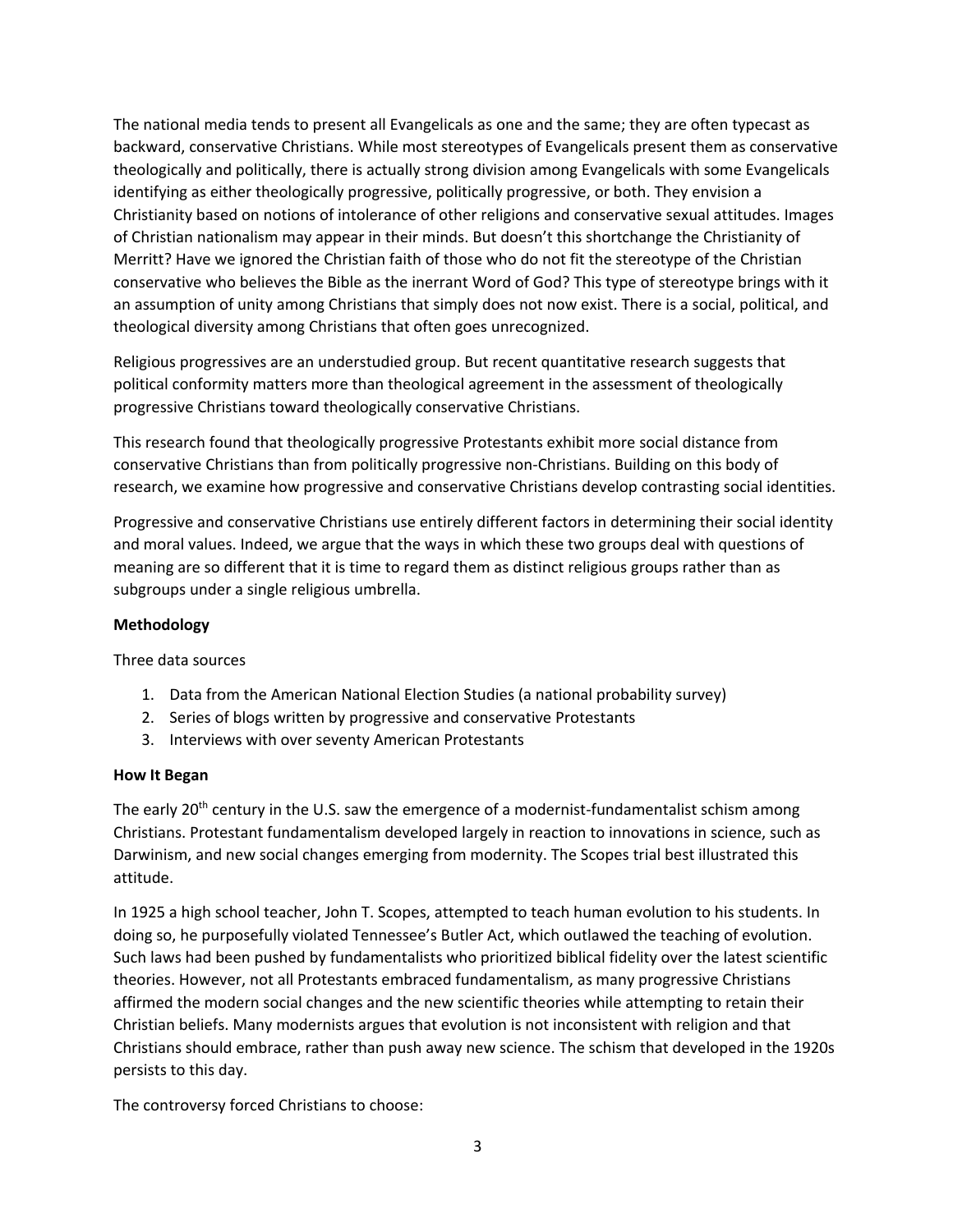- 1. Fundamentalism
	- a. Emphasis on message of eternal salvation through trust in Christ's atoning work
- 2. Modernism
	- a. Emphasis on a social gospel that concentrated on political action and sought to realize the kingdom of God on earth by aiding the progress of civilization.

Previously, Christians had been primarily divided along denominational lines, but this new split happened within denomination rather than simply between them. This division set the foundation for a conservative-progressive split that continues to divide denominations today.

The difference between today's progressive and conservative Christians have increased over time. For instance, whereas both modernists and fundamentalists used to see LGBTQ sexual orientations as sinful, progressive Christians of today now generally affirm these sexualities, whereas conservative Christians typically continue to take a hard-line stance condemning them.

### **Same Schism Exists in Catholicism**

While in the past the division centered on birth control and women's ordination, current conflict among Catholics often fits with cultural war issues in general society. Conservative Catholics are uncomfortable with the questioning of the Church's authority while progressive Catholics believe that such questions are important in modern society, creating a key distinction in how Catholics can find separate sources of meaning.

In many ways the conflict in Catholicism mirrors that in Protestantism because rebels in both groups question whether to rely on tradition authority or to accept modern interpretations of their religious traditions. The general progressive-conservative division among U.S. Christians transcends denominational barriers.

There is more research on conservative Christians than on their progressive counterparts. Theologically conservative Christians are relatively likely to exhibit particularism. Conservative Christians are relatively unwilling to accept religious out- groups and have a preference for other Christians.

#### **Politics**

Theological conservatives tend to be political conservatives and theological progressives tend to be political progressives.

There is much debate as to why this theological orientation-political viewpoint relationship exists. Froese and Bader argue that the way Americans conceptualize God may help explain this propensity in the United States, that that US Christians are more likely than Christians in other countries to envision God as active and authoritarian.

Other scholars suggest that the link between theological orientation and political viewpoint is more common among Christians in the US than elsewhere and may be a distinctive feature of American culture. Some have argued that the political orientation of Christians has sometimes shaped their religious faith rather than vice versa.

#### **Theological & Political Priorities**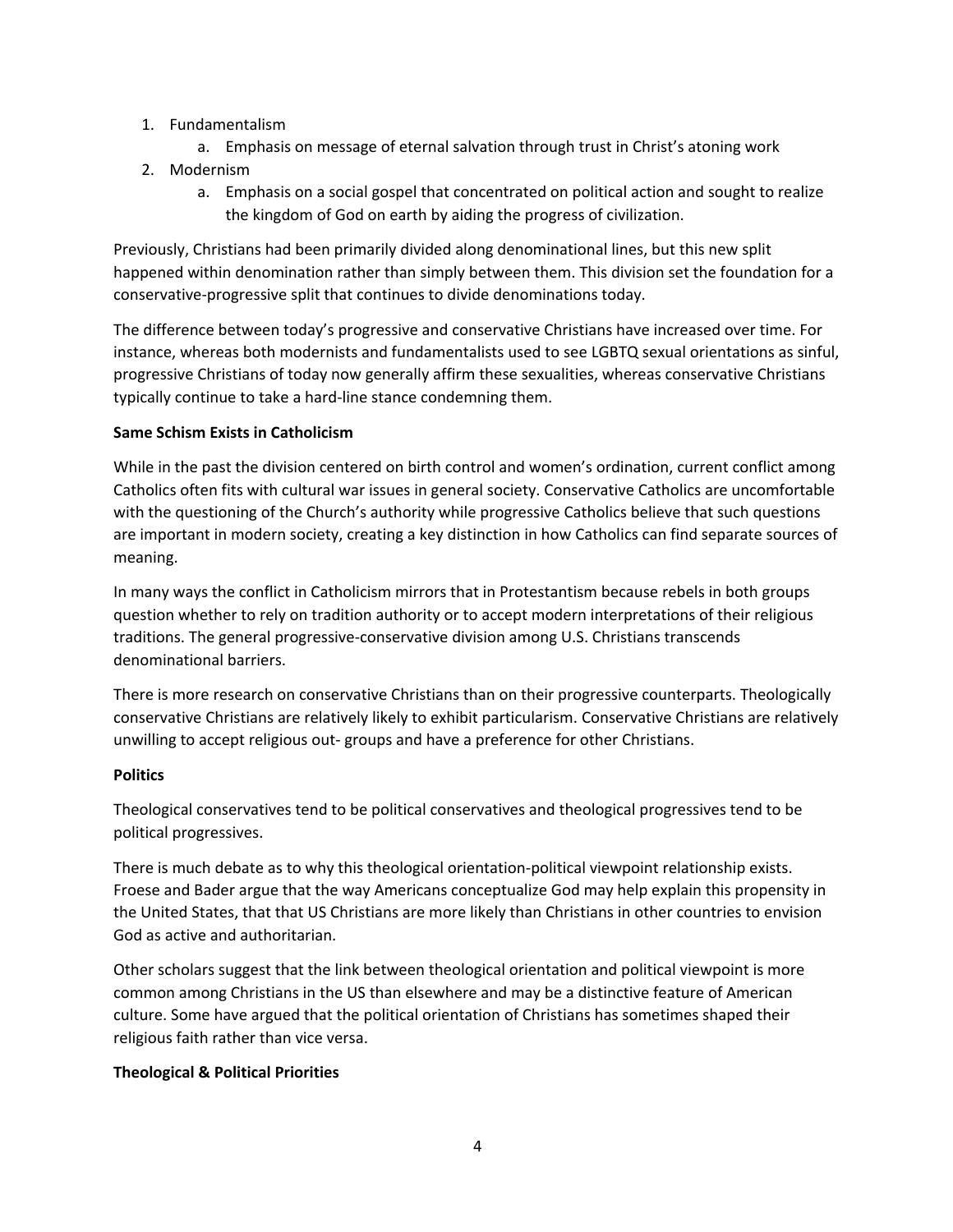The goals of progressive Christians are not fully grounded in partisan politics. Rather, progressive Christians seek to support certain goals tied to an ideal of social justice, and those ideals appear to be the basis of their religious beliefs.

Conservatives build their identity around an adherence to certain traditional theological beliefs. Other social values become subservient to the final goal of what they conceptualize as biblical obedience.

# **Baptists in America: A Case Study of Progressive-Conservative Battles within an Evangelical Denomination**

American Evangelicalism has come to be dominated by Baptists. The division among Baptists that is most relevant to the theme of this book is the division over the issue of missions, which was directly related to the modernist-fundamentalist controversy. An internal conflict developed as some Baptists were willing to agree with modern ideals more than other Baptists. Some Baptists aligned their mission more along the lines of the social gospel, prioritizing social services and general education, while more fundamentalist Baptists continued to embrace a more traditional mission style, relying on direct proselytization, evangelism, and conversion.

Led to a split in the Northern Baptist Convention and the forming of the Conservative Baptist Association.

By the mid-1900s there were a plethora of Baptist groups in America and by the end of the 20<sup>th</sup> century, Baptists were experiencing new divides over issues like the ordination of women, abortion, the Bible, and eschatology. Beginning in 1979, the SBC experienced a major conflict begun by conservative Christians who believed liberalism had taken root in Baptist institutions and who sought a renewed emphasis on an inerrantist view of the Bible.

Issues of biblical inerrancy and women in leadership shaped much of the debate they had with moderate or progressive Baptists. They organized in 1979 to wind the presidency of the SBC. Eventually they were able to place conservative Christians in leadership positions for seminaries, publishing houses, mission boards, Sunday School boards, and state conventions.

The movement came to be know as the "conservative resurgence" by its supporters and as the "fundamentalist takeover" by its opponents. It mirrored the shift toward conservatism in broader US culture, exemplified by the 1984 reelection of Ronald Reagan.

Eventually this led to the Alliance of Baptists to split away in 1987 and join the National Council of the Churches of Christ. The Alliance of Baptists adopted a theology that called people not only to salvation but also to social justice. The denomination also practices ordination of women and it affirms LGBTQ sexualities as orthodox. It is highly politically involved and frequently criticized President Trump and conservative policies during sermons.

The timing of the SBC split coincides with the rise of the religious right. The modernizing and secularizing trends of the 1970s led some conservative Christians to become more politically mobilized to protect conservative values that had been called into question in areas like family, sexuality, and religion in public life. These conservative Christians founded organizations like the Moral Majority and Focus on the Family, both of which mixed faith and politics. One of the dividing lines among Christians that determine whether one is progressive or conservative is one's views on whether transgenderism, homosexuality,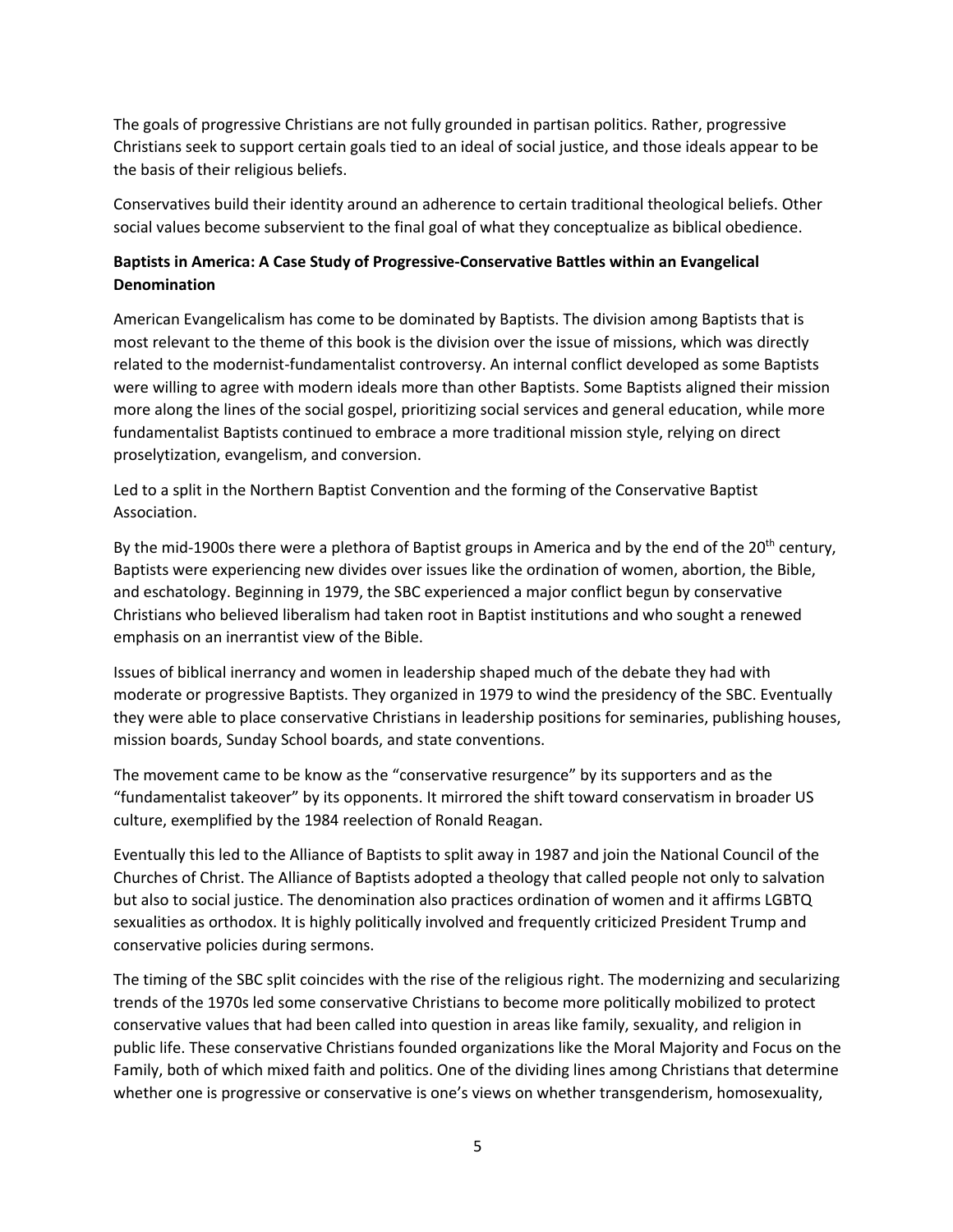and other nonheterosexualities, such as bisexuality and pansexuality, are condoned by God and are consistent with the Bible.

David Gushee, professor of Christian Ethics at Mercer University, a Baptist college and divinity school argued for LGBTQ affirmation on biblical, historical, and philosophical grounds in his book *Changing Our Mind*. In his revised understanding of Christian sexual morality, he appealed to his distrust of traditional Christian teachings partially due to what he viewed as sins of the past Christian Church.

However, Albert Mohler, president of the Southern Baptist Theological Seminar, disagreed with Gushee's reassessment, appealing to biblical authority.

This disagreement is a perfect example of the progressive-conservative division as both men come from Baptist backgrounds and remain active in the Baptist community today.

According to Mohler, we "were seminary students together and we were for some time colleagues on the same theology faculty." But while they had these things in common, Mohler also notes that "it was also clear that we inhabited different theological worlds and had very different visions of evangelical identity and conviction."

Gushee articulates the division on issues like this: "Culture warriors who criticize me believe they are defending the True Faith from compromising liberals like me. I believe I am defending the Religion of Jesus from intolerant idealogues like them. We will never, ever agree. Only God can judge."

Denominational labels no longer provide a clear indication of one's social or political alignment. It's not the name of the denomination, but whether the group, congregation, or individual identifies as theologically conservative, moderate, or liberal within those groups.

(Sociologist James Hunter) The divisions between progressive and conservative Christians ultimately center on questions of moral authority: progressives are committed to the superiority of looking to "personal experience," or "spirit of the modern age," or "self-grounded rational discourse" Conservatives are committed to transcendence, which is a type of "reality that is independent of, prior to, and more powerful than human experience," such as scripture.

Recent work suggests Evangelicals were drawn either to a progressive impulse that reasons based on personal experience and subjective intuition, or a traditionalist impulse that reasons with a commitment to divine revelation. This contrast of moral authorities is evident in the differences in reasoning often found between progressives and conservatives, with progressives often appealing to personal experience and using a humanistic ethic of social justice to view scripture and conservatives often appealing to a historical theology emphasizing biblical doctrines in defense of their views.

#### **Other Splits**

Most recently, the United Methodist Church signed an agreement aimed at separation. This action was taken due to the intense disagreements in the church over sexuality. Previously, Episcopal conservatives split with Episcopal liberals over the issue of gay ordination. We're observing a general splitting of progressive and conservative Christians regardless of denominational identity.

**In or Out**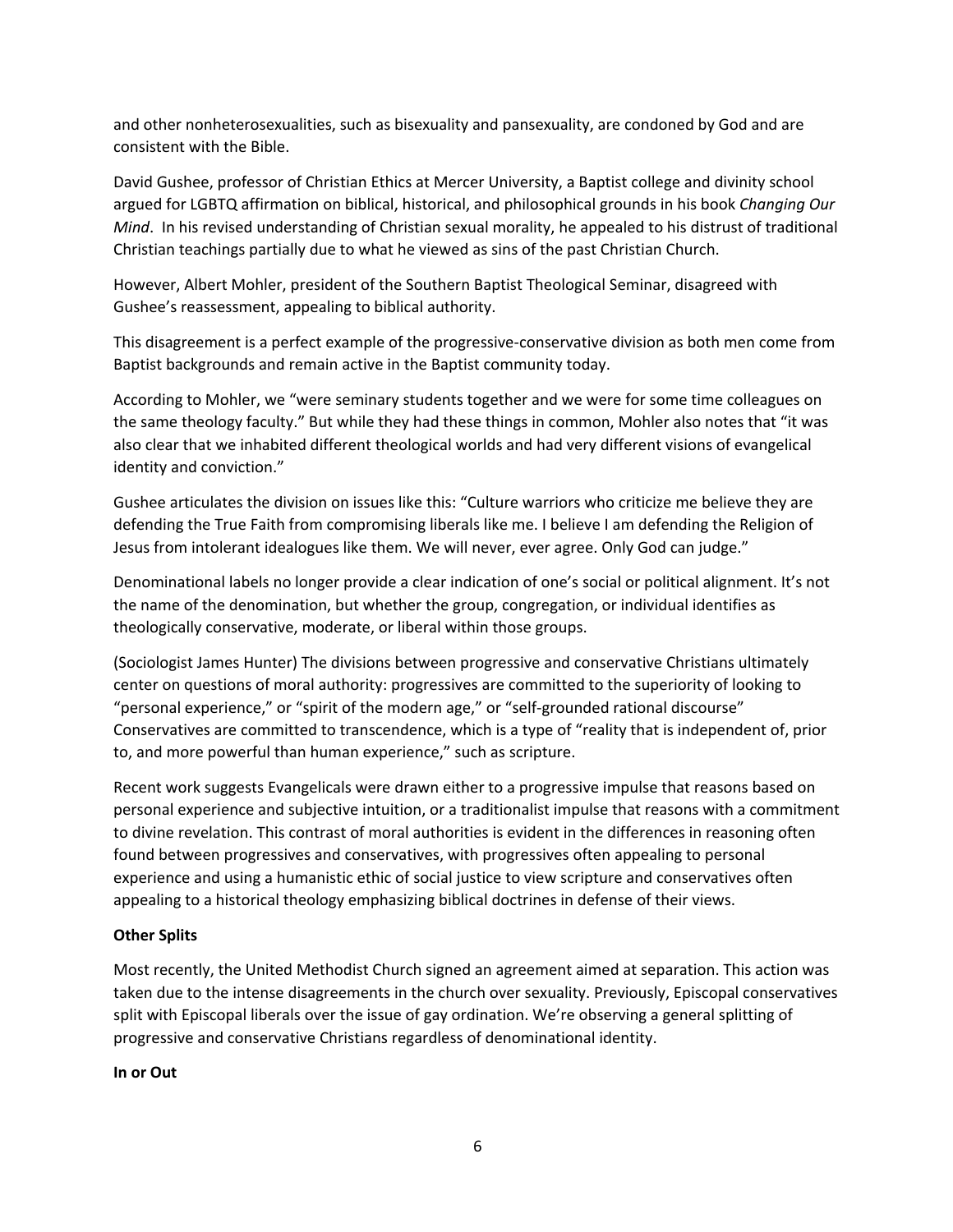To be an Evangelical is usually thought of as to be one with missionary zeal and desire to share the gospel with others. These two terms get at the heart of the divide between progressive and conservative Christians and how a given Evangelical relates to these two concepts helps one to understand the identity crisis within Evangelicalism.

Insider movement consists of persons from non-Christian backgrounds who have come to believe in Jesus but who nevertheless remain (and are often encouraged by their Christian mentors to remain) part of their original religious communities.

Those who embrace the legitimacy of Insider Movements consider it possible to maintain some religious beliefs and practices associated with another religion and still follow Christ.

Chrislam refers to a syncretistic blending of Christianity and Islam, and it was proliferated by a number of Evangelicals who were growing increasingly concerned about missiological teachings coming out of certain places where missionaries are trained, particularly Fuller Theological Seminar in California.

Concerned conservative Christians, however, believed these missiological methods were producing a heretical amalgamation of Christianity and Islam, and they began employing the term "Chrislam" to describe this amalgamation. Progressive Evangelicals adamantly disagree, arguing that the accusation of Chrislam is misguided and that missionaries to Muslims have been wrongly centering their mission efforts around a Western understanding of the Bible and culture.

Ultimately, we find that theologically conservative Evangelical Christians see themselves as more closely aligned with theologically progressive Christians than with Muslims; however, progressive Evangelical Christians see themselves as more closely aligned with Muslims than with conservative Christians.

Theologically conservative Evangelical Christians in our study are more likely to surround themselves with heterogeneous peers (that is, peers who hold a variety of theological perspectives), and they hold overwhelmingly moderate views of progressive Christians. By contrast, theologically progressive Evangelical Christians are more likely to surround themselves with homogeneously thinking peers (that is, peers who hold similar theological perspectives), and they hold overwhelming negative views of conservative Christians.

Lastly, conservative Evangelical Christians rely primarily on a more rigid, traditionalist form of theology to determine who is in their in-group. Progressive Evangelical Christians, by contrast, determine their ingroup by relying primarily on a more flexible, progressivist form of theology to determine who is in their in-group. Conservative Christians tend to emphasize the importance of correct theology, and they hold several distinct theological beliefs that mark them as separate from progressive Christians and all other religious groups. But when defining their in-group, conservative Evangelicals break from the stereotype of being theologically rigid, and they are ironically willing to overlook theological differences with progressive Christians and consider those progressives as part of their in-group, on the grounds that they perceive progressives are within the Christian fold and share similar goals.

#### **Conservative Christians as Theologically Rigid and Socially Diverse**

In Christ Alone is a well-known hymn sung in Christian churches of various denominations. Song was written by Keith Getty and Stuart Townend, but conservative Christians. Written in 2001. Getty and his wife are self-described modern hymn writers who strive to recharge the art of congregational singing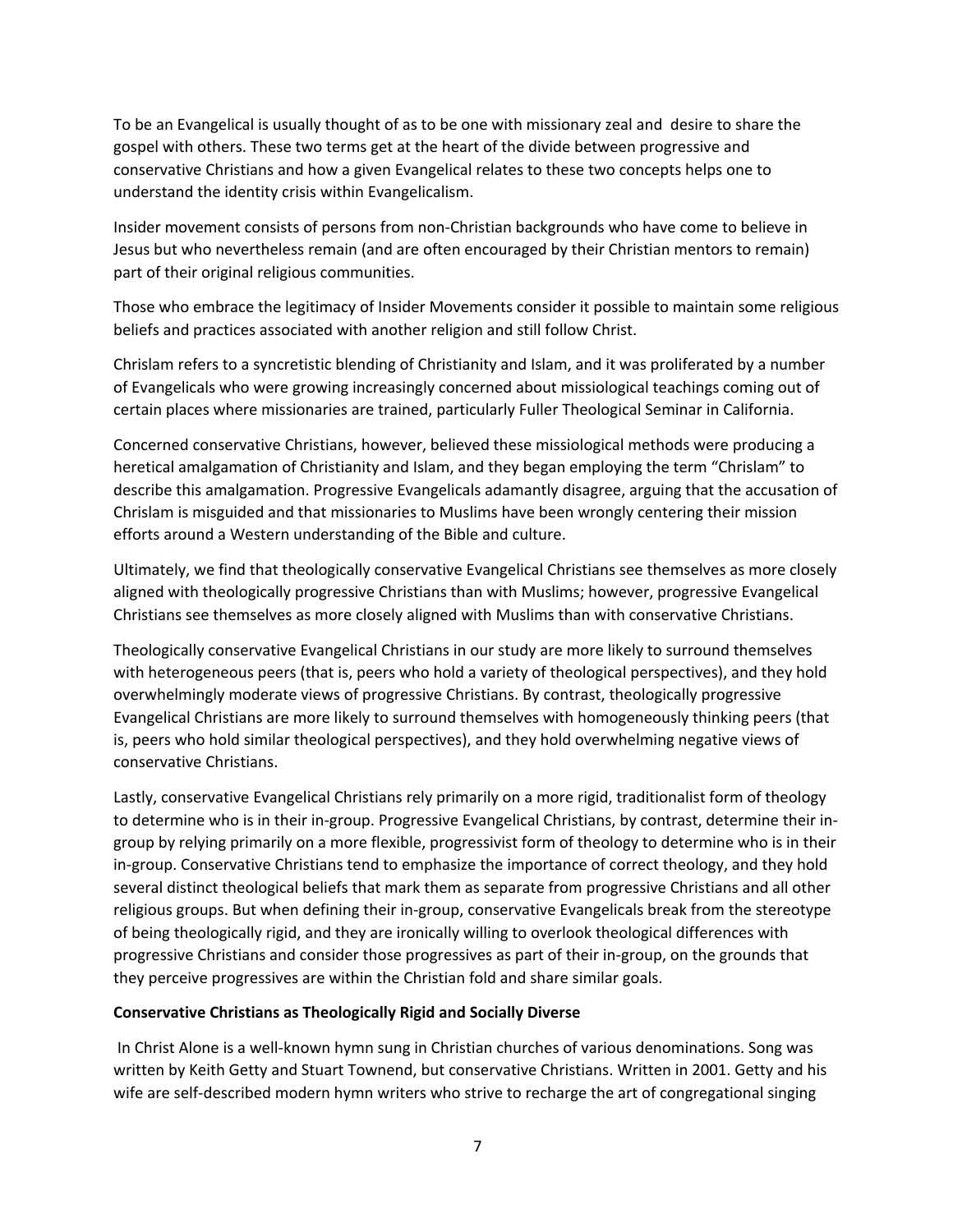within churches. They incorporate centuries-older Christian hymns and have created a catalog of songs specifically focused on articulating Christian doctrine.

The lyrics to "In Christ Alone" were written to proclaim what they believe is the true Christian doctrine.

However, the clear doctrine articulation has left the song vulnerable to questioning by progressive Christians, who appreciate much of the song but hold differing doctrinal views on some points. The progressivist impulse toward revisionism and the conservative impulse to hold fast to traditional doctrines came to a head in 2013 when the Presbyterian Church, a denomination that has shifted toward progressivism, requested permission from Townend and Getty to print a revised version of the hymn "In Christ Alone" in its new hymnal. The Presbyterian Church desired to change the second verse.

### Original

In Christ alone, Who took on flesh, Fullness of God in helpless babe! This gift of love and righteousness, Scorned by the ones He came to save. Till on that cross as Jesus died, The wrath of God was satisfied; For ev'ry sin on Him was laid— Here in the death of Christ I live.

Due to the evolving progressivist belief that emphasizes the divine love of God as being devoid of anger and judgment, and a rejection of the traditional conservative Christian belief that God's wrath actually is his love in action against sin, the church hoped to change "Till on that cross as Jesus died, the wrath of God was satisfied" to "Till on that cross as Jesus died, the love of God was magnified."

Getty and Townend rejected the request of the Presbyterian Church to drop the mention of the "wrath of God" and would not allow the modification of the lyrics. This uncompromising emphasis on adhering to historically defined correct doctrines fits well within the stereotypical conservative Christian character.

The Presbyterian Church saw the rejection of its request as unfortunate, believing the proposed alteration to be a very minor one in comparison to all the two groups could affirm. In contrast, the conservative Christian songwriter felt it unthinkable to erase "the wrath of God," which they argued is an integral part of true Christianity, explicitly and repeatedly found in the Bible. His response also hints at a widely held conservative Christian belief that sinful and deceiving ideas will threaten to infiltrate correct doctrine, but one must hold fast to the truth, and the belief that some will walk away from the truth even if by simply ignoring certain attributes of God.

The conflict regarding "In Christ Alone" illustrates some of the most fundamental differences between progressive and conservative Christians.

## **Conservative Christians and Islam**

Conservative Christians are overwhelmingly theologically exclusive. They see Islam as a false belief system that prevents Muslims from accepting the truth as conservative Christians define it. They are more apt to see Muslims as members of a completely separate religion from their own and tend to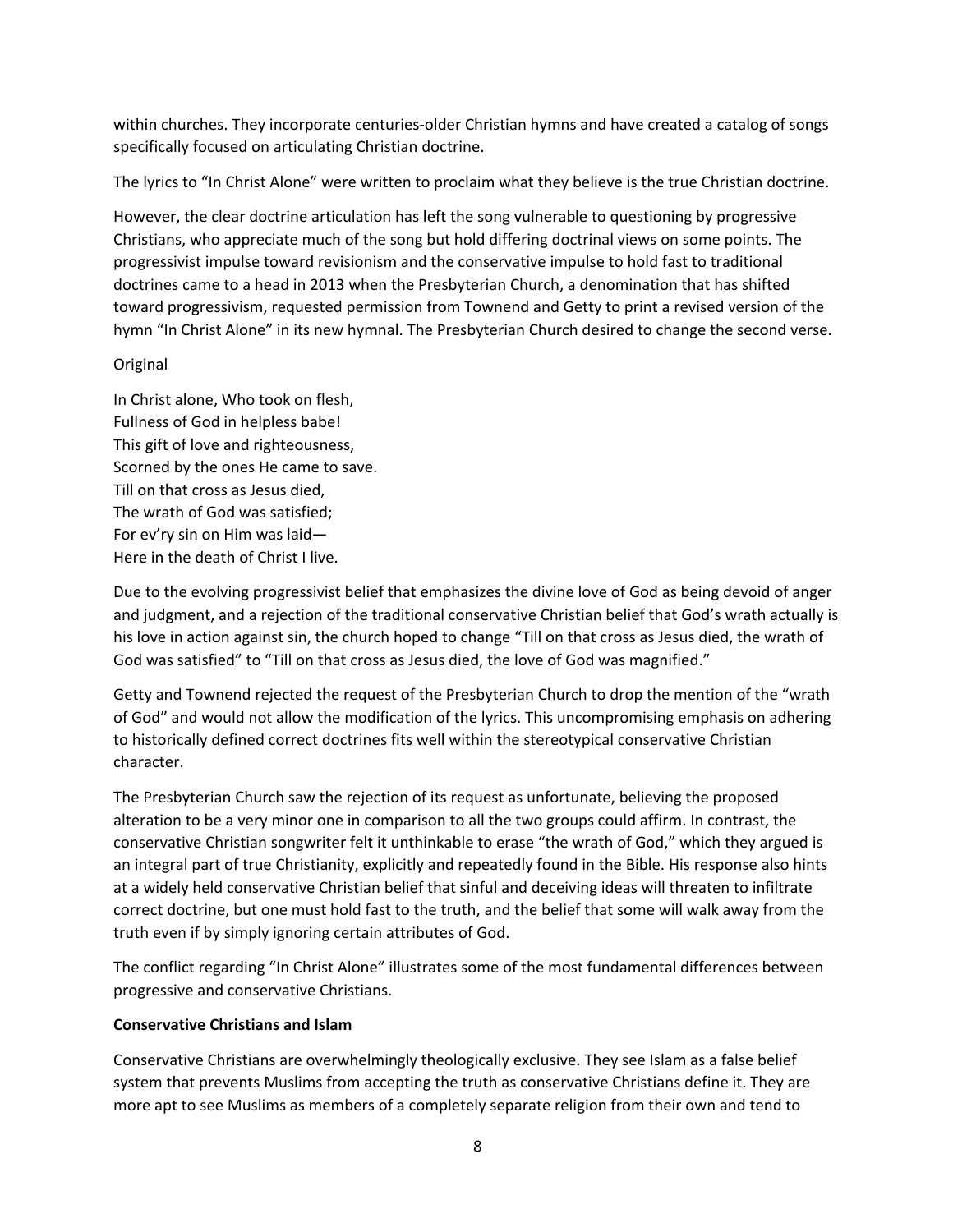perceive that Islam is opposed to Christianity's core tenets concerning the person of Jesus, the cross, salvation, and the Trinity. In contrast, conservative Christians tend to see progressive Christians as part of their in-group because perceive that progressive Christians agree with them on major doctrinal issues. Theologically conservative Christians are also more likely than progressive Christians are also more likely than progressive Christians to have a heterogeneous (diversified) Christian social circle in regard to views of Islam and also overwhelmingly have moderate views of progressive Christians (usually seeing progressives as wrong but with pure motivations). Known for their distrust of government, conservative Christians are also more apt than progressive Christians to see the world mainly through a religious lens, rather than a political lens.

#### **Comfort with the Terms "Evangelical" and "Christian"**

For the most part, conservative Christians were more than happy to be called an Evangelical. Usually felt comfortable with the Christian label even proud of it in some cases. For many, Evangelical and Christian go hand in hand.

Generally have more positive outlook on the Christians of today than progressive Christians do. While conservatives do not believe themselves to be more intelligent or better in terms of merit, than non-Christians, they do believe they have been entrusted with the truth of God and that their action of knowing and accepting the truth is what makes them a Christian. This tends for conservative Christians to express a high level of certainty regarding their beliefs about God and to describe their doctrines as coming directly from God.

Conservative Christians do not share progressive Christians' postmodern distrust of language or progressives' comfort in altering definitions.

Almost all conservative Christians stated the Bible or the Word of God to be the source from which they draw their highest moral authority. The centrality of the Bible in conservative Christians' mindset serves as the foundation to other conservative Christian beliefs. Obedience to an unchanging God means not altering one's beliefs according to shifting cultural attitudes or new social problems. Majority of conservative Christians are supremely interested in the reconciliation of God and humankind, both in their own lives and in the lives of others.

Conservative Christians are also more likely to speak of hell to outsiders for a number of reasons. Due to their view of hell, conservative Christians are more likely to support traditional Evangelical proselytization. See sharing their faith with others as an act of love toward others and obedience to God. While they have biblical support for and interest in meeting the physical and emotional needs of people, they would prefer that such efforts be accompanied by attention to spiritual states as well.

## **Political Views**

Conservative Christian theology tends to align them more closely with the US Republican Party. Research also suggests conservative Christians are becoming increasingly unhappy with the Republican Party, citing corruption and abandonment of conservative and founding principles of small government within a Judeo-Christian framework. Conservative-leaning Evangelicals are not as optimistic about political solutions to society's problems. Often they see others as being more motivated by theology, seeing the world through a religious lens. (Islamic terrorism—root of the problem in the religion of Islam rather political or other social causes) Identifying the problem within the realm of religion implies a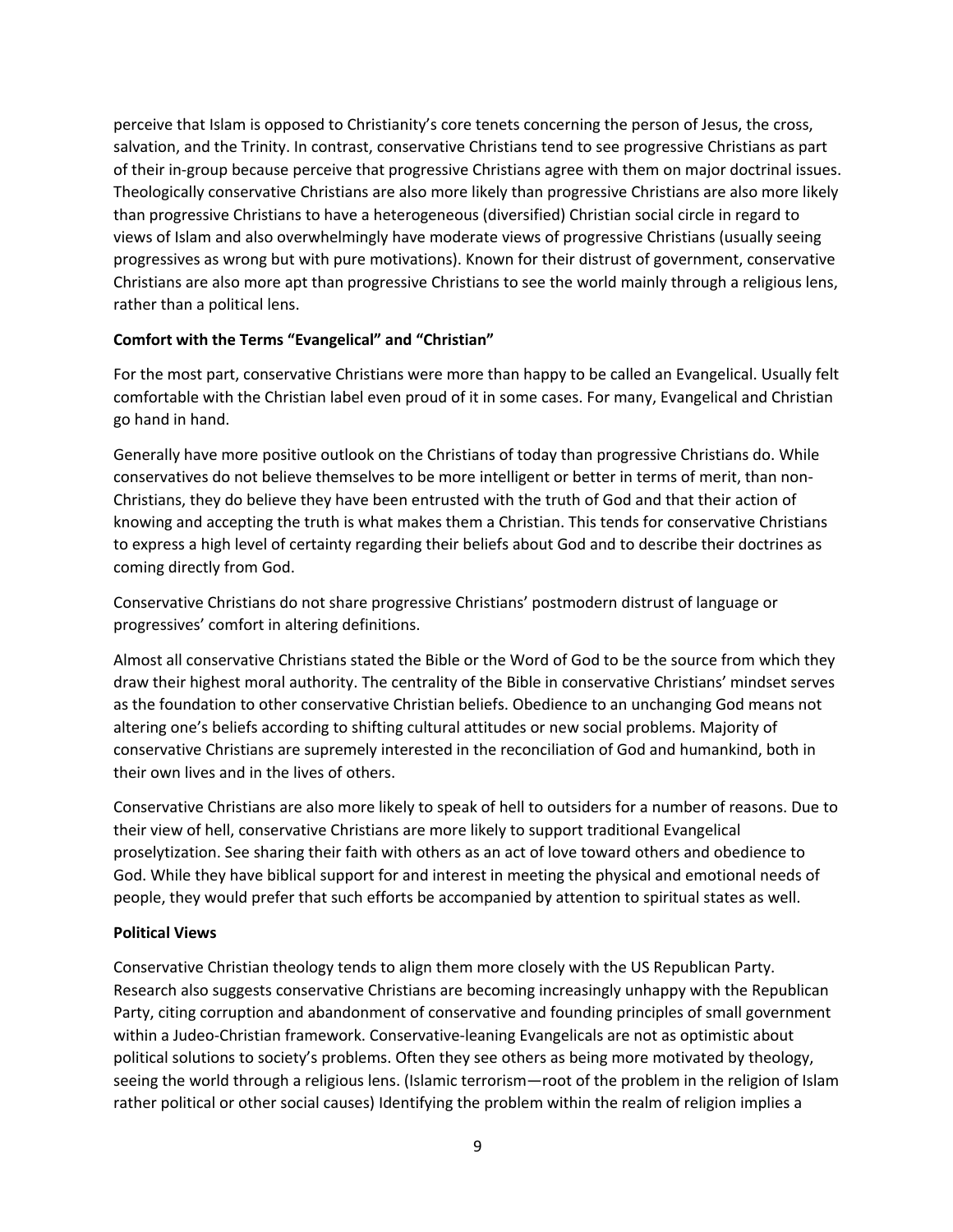religious solution, and conservative Christians tend to view Christian proselytization (and polemics) to be the best potential solution.

Most conservative Christians were not optimistic regarding government as a force for positive change. Conservative Christians are generally weary of "big government" and "socialism" and are unhappy with newer governmental acts they believe to go against the Bible (same-sex marriage). Though the Democratic Party is more often cited as supporting these unbiblical stances, conservative Christians frequently describe both parties as having abandoned true Christian conservatism.

Conservative Christians are more interested in debating religious truths than are progressive Christians. The historical traditional conservative Christian stance of having something valuable to share with other non-Christians is often seen as oppressive by progressivists. This is because progressive Christians view Christianity as the dominant form of religion in the US and thus seek to promote other non-Christian ideologies in an effort to shift power to the perceived marginalized.

Conservative Christian interviewees were consistent in emphasizing the importance of their freedom to point out what they see as the fallacies of Islam and the truths of Christianity.

Conservative Christians see themselves and others as being more motivated by religion, and they see the world through a religious lens, whereas progressive Christians see others as being more motivated by political and socioeconomic factors.

Conservative Christians often express complicated views toward Muslims, stating both positive and negative thoughts. Despite their negative opinion of Islam and its dire eternal prognosis, conservative Christians usually expressed warmth toward Muslims. High level of interest in and accommodation of Muslims stem from their conservative Christian emphasis on biblical doctrines of salvation.

While conservative Christians prefer black-and-white boundaries in so many areas, they demonstrate more flexibility regarding multiple perspectives on Islam. In general, conservative Christians interviewees seemed reluctant to speak against other Christians but rather tried to find commonalities in the mission to share their religion with non-Christians.

#### **Impact of Pluralism**

Being exposed to examples of widely diverging beliefs can make minor distinctions seem less important, even if those distinctions were previously seen as significant. Conservative Christians may be loosening their theological boundaries with progressive Christians, believing that the inner core of their beliefs are shared, in spite of numerous non-essential differences.

Authors content they are curious as to how well conservative Christians truly understand progressive Christian theology and whether their accepting attitude stems, at least in part, from unawareness of how vastly progressive Christians' core theology and social priorities differ from their own.

In addition to pluralism, the reason conservative Christians are more apt to consider progressive-leaning Christians as part of their in-group is that their theology has been gradually becoming more progressive without their full realization. Possibility strengthened by a recent study of US Evangelicals that suggested most interviewees' moral authorities were in fact more progressive than they themselves realized or felt comfortable expressing outright.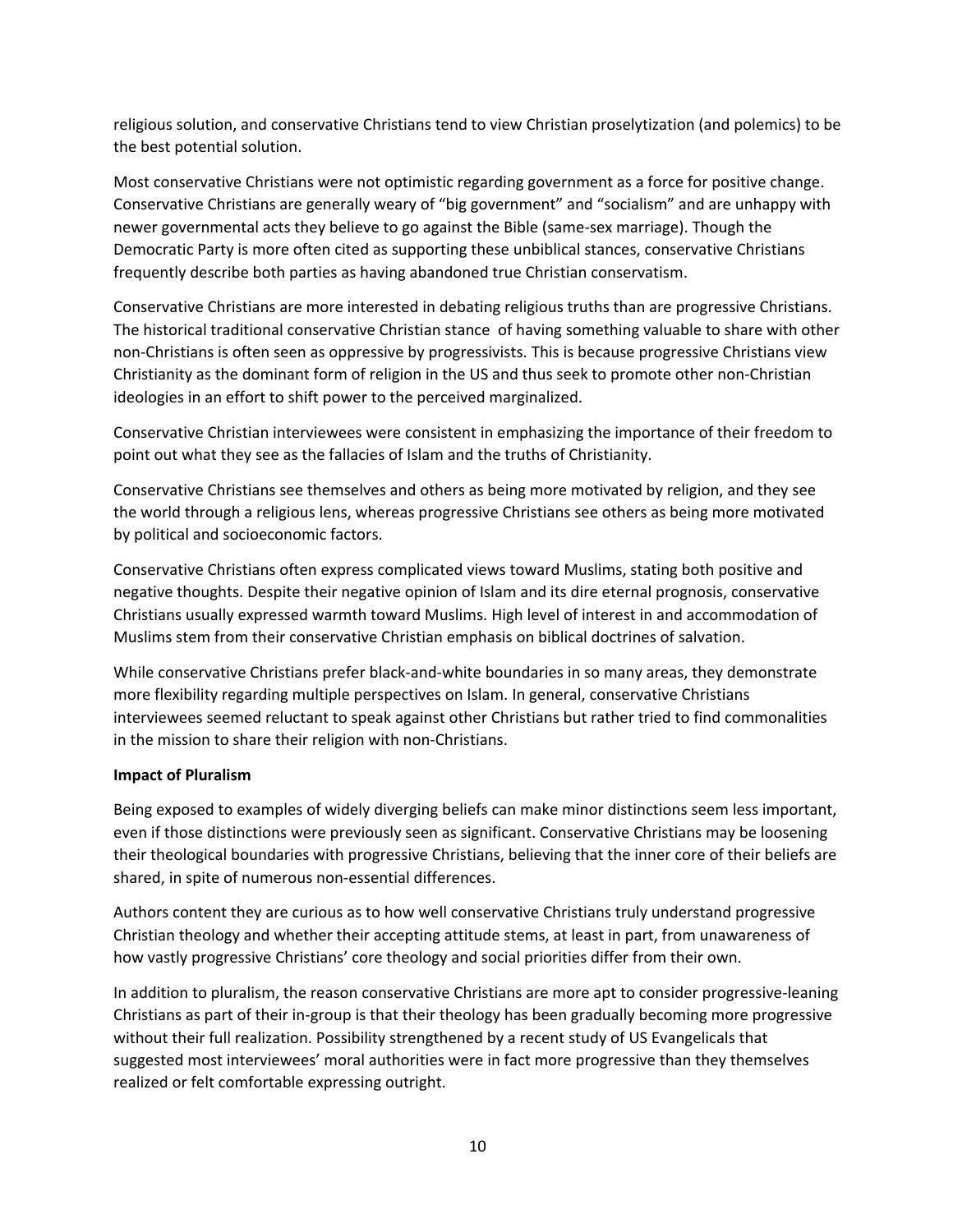#### **Progressive Christians**

Progressive Christians have a flexible, Jesus-centric theology, which stresses what we have conceptualized and termed a humanistic ethic of social justice.

Progressive-leaning Christians were more optimistic about politics and political solutions than conservative Christians and were more apt to see the world through a political, rather than religious, lens. Politics itself doesn't drive their political optimism, but rather their political optimism is a consequence of their flexible theology that stresses a humanistic ethic of social justice.

This ethic seeks not only to serve those perceived to have unequal access to power in Western culture, such as religious minorities, but also to learn from them and give equal space to their beliefs. The humanistic element means they aspired to live a life based on personal self-fulfillment and individual values. In line with humanism, they believe the understanding of truth and best practices is on an upward trajectory, and more flexible, and that humans are emerging with better interpretations of scripture than the humans before them.

## **Christian Labels (Progressive Christians)**

Almost all interviewees answered in the affirmative when asked if they were comfortable being tagged with the label "Evangelical." However, progressive Christians were much more likely than conservative Christians to supply modifications to and critiques of the label. Similar reservations and caveats extended to the term "Christian." For progressive Christians, "Christianity" can be a dirty word associated with moral deficiency.

Progressives tended to tie Christianity to the Western world and often specifically to American nationalism and Republican political ideology. Progressive Christians put high value on the concept of culture, believing culture to be, at times, more powerful than religious conviction in influencing behavior.

The progressive Christians we spoke to also strove to distance themselves from the historical "us versus them" mentality, which they felt to be characteristic of historical Christianity. They rejected the mentality that would pit, for example, Islamic beliefs against Christian beliefs. Rather they were open to the possibility of someone from a different religion having greater insights than they did regarding truth.

Progressive Christians hold a flexible theology. They see value in acknowledging the perceived complexity of situations and exploring the various contexts and lenses that people use to reach a decision. The majority of progressive Christians have had to be flexible as they experienced significant theological changes in their own lives and have become unconvinced by black-and-white answers.

Many were less likely to reach firm conclusions because of their understanding of biblical interpretation as a dynamic process, rather than a static set of truths. This interpretive approach allows for doctrines found in the Bible to progress and to mean something different today then they did, for example, one hundred years ago.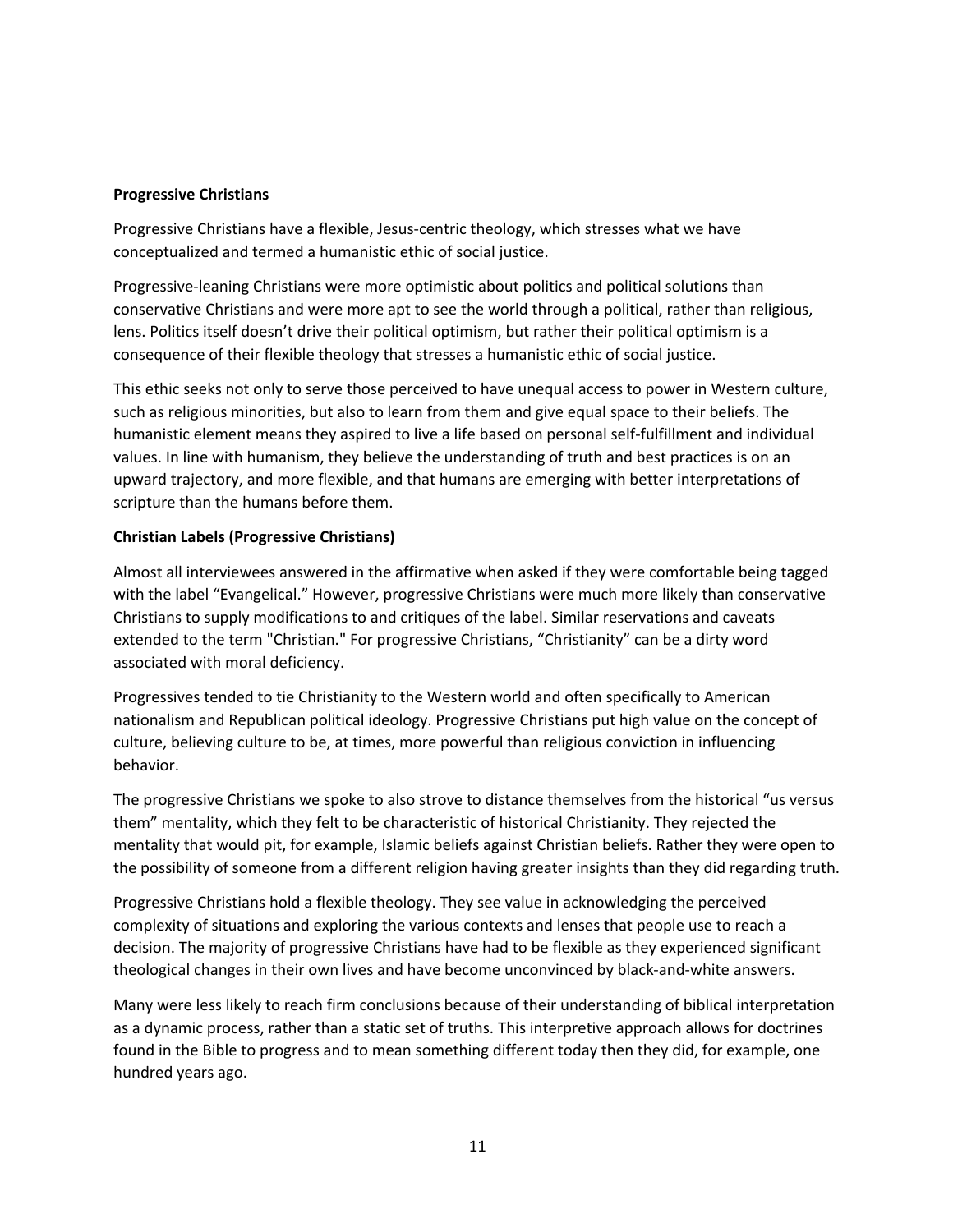They see the Christian religion as "developing" and are more apt to change their stances on modern societal issues, such as same-sex marriage and divorce, because of this more flexible theology. There is also a belief that the majority of Christians have failed to understand the Bible correctly and generally distrusted people's ability to discern the Bible for themselves. Some believe that Christians have allowed the Bible itself, or trusted interpreters of the Bible, to lead them toward evil and to act against humanistically defined principles of peace and love.

Humanism is a philosophy that stresses human value and agency, emphasizing the commonality of human needs, and seeks to use reason to solve human problems. Evangelical concepts of the "falleness of man" and divine judgment for that sinfulness were mostly absent among the progressive Christians we interviewed.

Their Christian humanism included a view of Jesus as the way to achieve, perhaps in some ways paradoxically, both self-fulfillment or self-realization and altruistic unselfishness to serve others. This form of humanism advocates for the self-fulfillment of humanity, but this goal is housed within a framework of certain distinctively Christian doctrines and ethics.

Since judgment was not a major theme for progressive Christians, they tended not to mention the view of Jesus that focuses on his ability to redeem one from hell. Instead, they tended to focus on the here and now and to conceive of Jesus as the way to true peace in this life and the ultimate example of how to live a life of love.

Most progressive Christians also had a desire to communicate their view of Jesus with others. However, their views of Jesus and motives for sharing was not an exercise in trying to compel belief or conversion. Progressive Christians usually desired to share their views of Jesus with other individuals only after building a relationship with those individuals and after listening to and learning from them. Progressive Christians clearly hold Jesus in high esteem, seeing him as important to talk about, but not necessaryily for the purpose of eternal salvation.

Uncertainty, a trait of postmodernism, is not something shied away from but is rather embraced by progressive Christians. Uncertainty about hell could provide another reason why some progressive Christians are less motivated to engage in traditional evangelization and are more interested in social justice. Many Progressive Christians were more interested in overcoming the perceived "hells" individuals are experiencing in the present and in addressing the pain of injustice.

Very interested in social justice, meaning they were deeply interested in addressing the unequal distribution of wealth, opportunities, and privileges within societies and restoring these things to marginalized groups. Issues of concern included support for immigrants, financial care for the poor, policies promoting racial equality, interfaith initiatives, and peacemaking foreign policy efforts.

Progressives tended to focus on the teachings of Jesus that promoted what they viewed as loving and kind and did not focus on what they would deem his more harsh or divisive words. Otherwise, they cited teachings promoting positive treatment of others in support of their humanistic ethic of social justice.

#### **Politics (Progressive Christians)**

Progressive-leaning Christians were more optimistic about politics and political solutions than conservative Christians. They were also more willing to acknowledge how factors outside of religion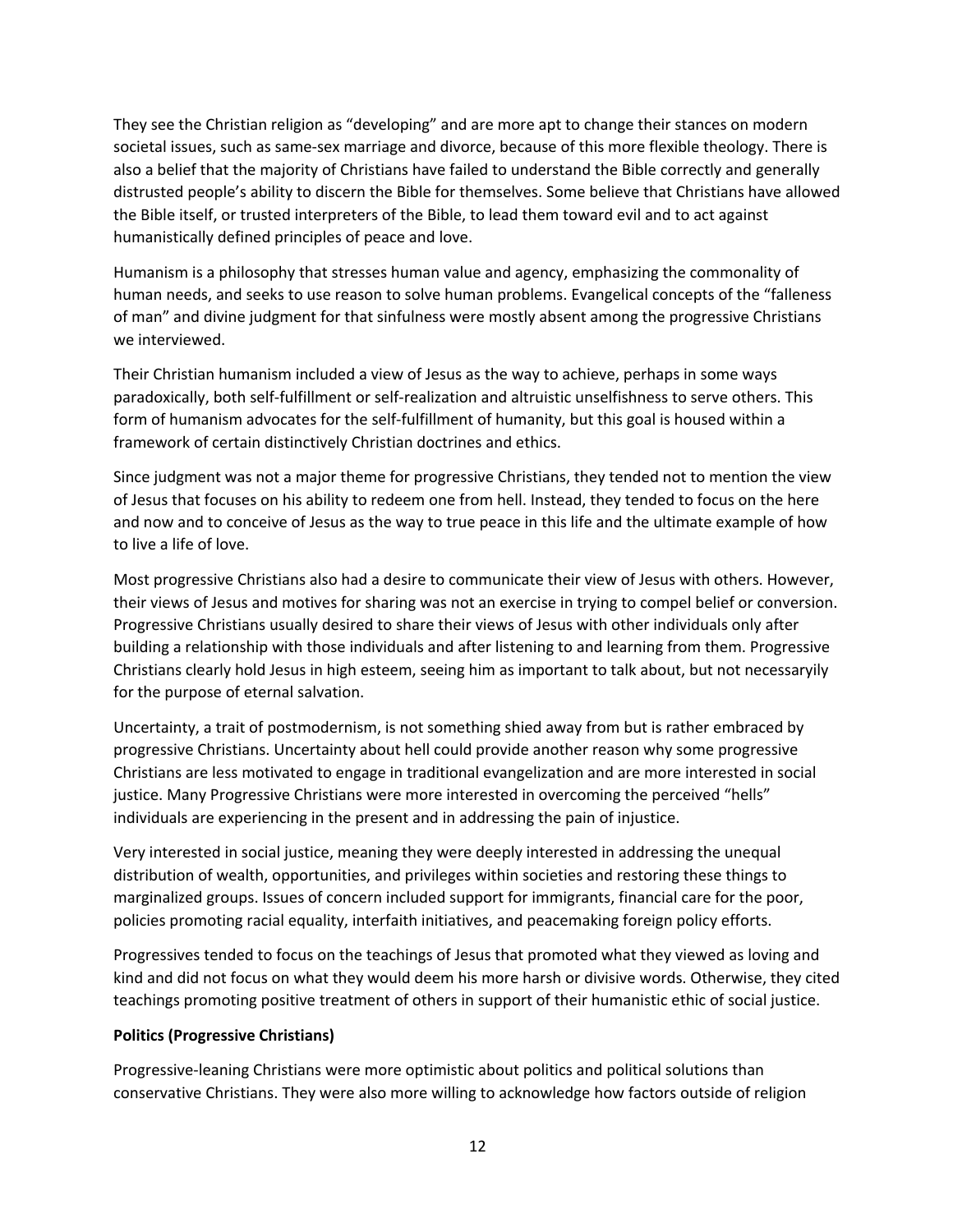impact others' conclusions regarding politics. For the most part, progressive Christians see others as being more motivated by political and socioeconomic factors, seeing the world with a political lens.

Those who aligned themselves with the Democratic Party did so only grudgingly and often after expressing both a dislike of being categorized and unhappiness with the two-party system.

Many progressive Christians imply that if the political circumstances were different, Muslims would not be motivated toward violence. They believe there is nothing uniquely violent about Islam as a religion. We can conclude that politics carries more motivational power for progressive Christians than religion.

Progressive Christians are more willing to consider political policies as the best viable solutions to both issues of domestic terrorism and issues of social inequality. In other words, they were optimistic regarding government as a force for positive change.

Progressive Christians expressed a focus on accepting Muslims, learning from them, and journeying toward the kingdom of God alongside them. They viewed Muslims with admiration, believing they could learn about God from them.

A substantial part of how progressive Christians identify themselves is by exposing clearly what they are not—namely, conservative Evangelicals. While progressive Christians' flexible theology allows for an openness to be felt toward traditional out-groups, this attitude is not equally applied to conservative Christians. In progressive Christians' eyes, conservative Christians' errors, in the realm of theology and practice, are sufficiently severe to necessitate an unwelcoming and negative response that is otherwise uncharacteristic of progressive Christians.

Part of this desire to learn from Muslims is due to some progressive Christians' perceptions that Muslims' faith impacts all areas of their lives, whereas Christians compartmentalize.

#### **Out-Group Culture**

Part of the reason progressive Christians felt so positively about Islam, the Qur'an, and its prophet is that they view Islam as something bigger than a religion. Most progressive Christians contemplate and acknowledge cultural elements of faith. Instead of viewing faith as the driver of culture, culture rather drove faith.

For progressive Christians, many of the differences between Islam and Christianity are seen as differences of culture. Since progressive Christians tended to value culture, this is an important distinction, and it arguably contributes to having less of a desire to convert Muslims out of Islam.

Progressive Christians were more apt to see beauty and truth in other religions outside of Christianity than conservative Christians. Progressive Christians were also far more likely to seek out commonalities between themselves and Muslims and reject the idea of converting them.

Some insight into the mentality focused on finding common ground with outsider religions can be gained from the scholarship of David Cheetham, who contributed to theories regarding interfaith relations and argued for the possibility of creating spaces for religions to meet. Not meeting as a discussion forum of differences or similarities between the faiths but a place to emphasize "understanding above agreement" and "collegiality above consensus." Pentecostal/Catholic Dialogue.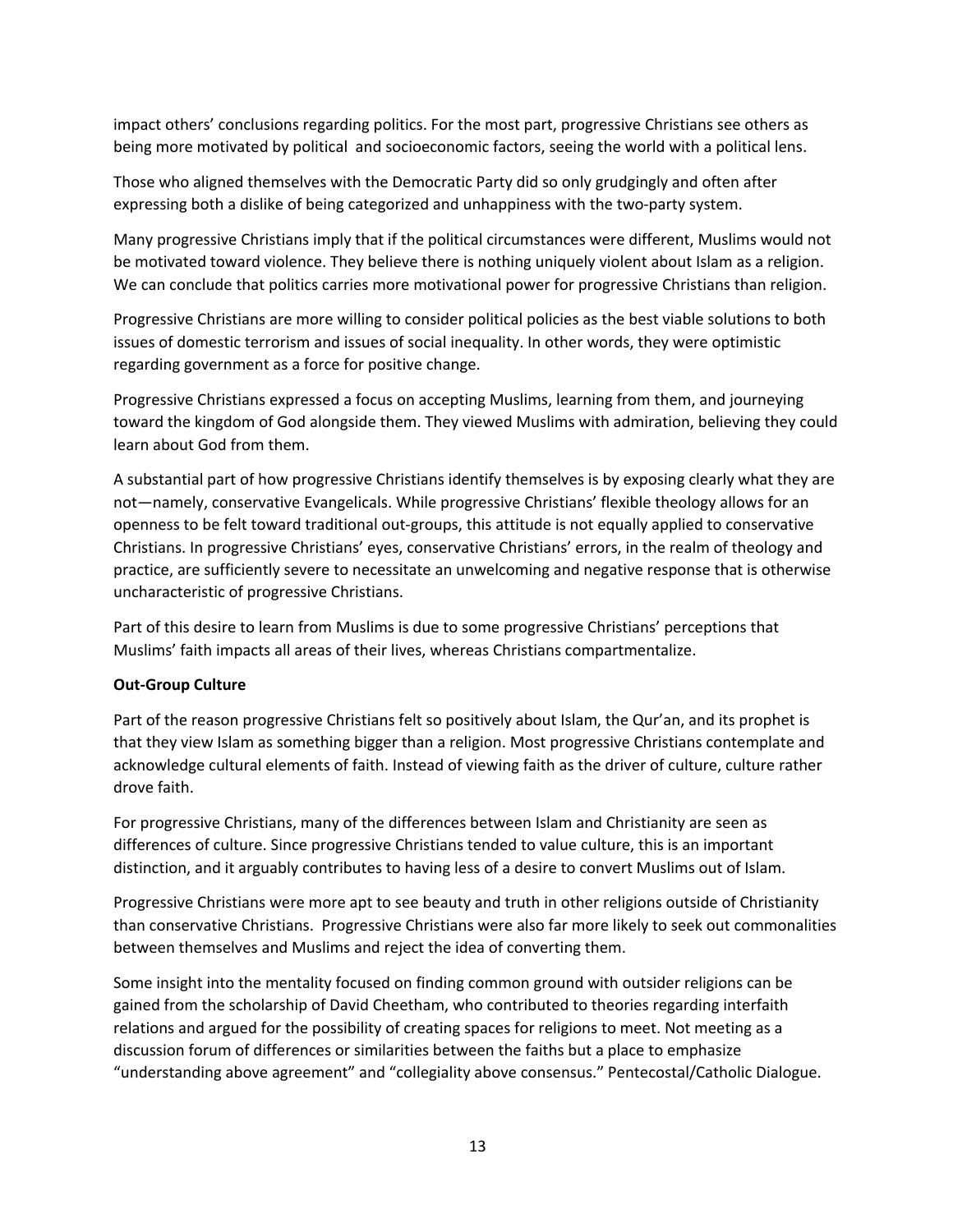Conservative Christians largely rejected this type of ecumenical activity and see less beauty in other religions.

### **Language (Progressive Christians)**

Progressive Christians expressed distrust of language to relay concepts correctly, including authentic belief in God. They exercised more flexibility in how they defined words. This flexibility has tremendous theological implications. For example, some progressive Christians use this linguistic flexibility to support their claim that one can remain a Muslim and still be a follower of Jesus. To varying degrees, most progressive Christians were willing to affirm that Allah of Islam is the same God as their own.

Progressive Christians are more likely to surround themselves with a Christian peer group that thinks like they do on the topic of Islam. Many explicitly stated that they cultivated their peer group in this way on purpose.

While progressive Christians resist black-and-white boundaries in so many areas, this unambiguous response shows that progressives draw a hard line between themselves and traditional-leaning Christians and the traditionalist beliefs on Islam.

Most progressive Christians' critiques identified a number of perceived moral deficiencies in conservatives' beliefs and behaviors. Some of the most common negative descriptions depicted them as inflexible, insufficiently concerned with social justice, prone to immoral political compromises, and swayed by irrational fear.

Progressive Christians tended to see certainty and decisiveness as negative traits and signs of ignorance.

When it comes to participating in community service with Muslim refugees, Evangelicals still felt they needed to share the gospel. To varying degrees, this is seen by progressive Christians negatively, as having ulterior motives when building relationships and helping the community. If a conservative Christian is spending time with a Muslim with the hopes of telling them about their faith, they are failing to care for them authentically and are not fully listening to the marginalized. Instead, they have alternative goals and an immoral desire to dominate with their more culturally pervasive form of religious beliefs.

Progressive Christians see conservative Evangelical political influence and support for conservative policies as real threats to the well-being of humanity and the reputation of Christians globally. Part of this is due to the belief that conservative Christians restrict the freedom of others (same-sex marriage). And some felt the conservative stance on immigration, foreign policy, and government-run social programs to be lacking sufficient care for the marginalized.

This dislike for the mixing of political power and Christianity continues to be an area of concern for progressive Christians, especially now, as they consider the conservative Evangelical support for Donald Trump to be an immoral compromise.

#### **Do Red and Blue Christians Belong Together?**

Basic disparities: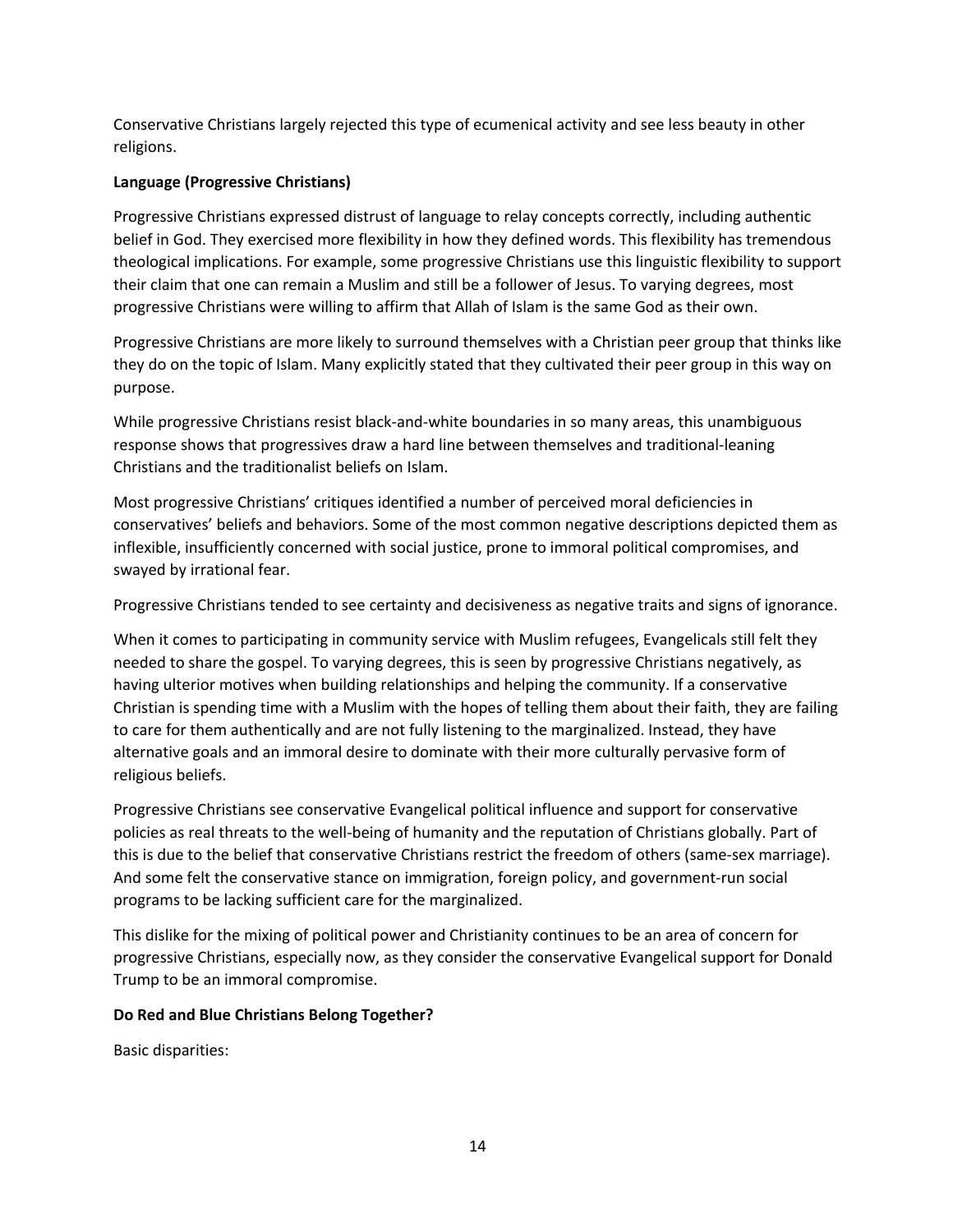Conservative Christians build their faith on attempts to follow the dictates of the Bible. Their conviction that the Bible is inerrant makes that text sacred to them, and attempts to deviate from its teachings are viewed with strong suspicion.

This does not mean conservative Christians agree on everything. There is some flexibility regarding acceptable interpretations of the Bible. But arguments to persuade conservative Christians generally must be centered on the Bible and legitimated as being scripturally sound. The core of their religion begins and ends with whether they can justify the tenets and morals of their faith with a Bible perceived to be errorless. The idea of the Bible being without error can lead to a particularistic approach to faith. There is a strong tendency to envision their religion as the only valid way to salvation.

Many conservative Christians believe that individuals, and the larger society, would be better off adopting their values and so they seek to replace the faith of others with their particular version of Christianity.

Most Progressive Christians do not base their religion on strict obedience to the Bible, nor do they feel a strong need to encourage others to accept their interpretation of the Bible or even to accept a Christian faith. The core of their religion is built upon a value set of inclusiveness, tolerance, and social justice. Unlike conservative Christians, progressives do not center their spirituality upon a certainty that Christianity has all the answers. Instead, Christianity is just one of many paths to achieving a society of inclusion and justice for the marginalized. It is not necessarily a superior path compared to other religions and nonreligious philosophies that seek similar purposes.

There is a sense of mission among them that they are to promote a social order of justice and kindness. A major focus of outreach for progressive Christians is toward other Christians. In the view of progressives, it is conservative Christians who tend to be the furthest away from adopting a theology that allows for the humanistic ethic of social justice, which values compassion, tolerance, and social justice. They seek to lead those conservative Christians toward a greater goal than the tribalism they attribute to them. Many indicated a greater desire to convert fellow Christians than to convert Muslims.

The particularistic philosophy of conservative Christians conflicts with the ideological interests of progressive Christians much more than the beliefs of non-Christians who value the humanistic ethic of social justice.

#### **New Identities**

The fact that progressive Christians reject conservative Christians more than the opposite indicates that progressive Christians feel a greater desire to separate themselves from conservative Christians and their values than vice versa. Progressives have a social identity built upon notions of compassion for the marginalized, tolerance, and inclusion. This is a focus they don't envision themselves having in common with conservative Christians.

While scholars and social observers may talk about Christians in general and lump progressive Christians in with all Christians, the cultural mindset of progressive Christians is not centered on a uniquely Christian task. It is centered on the solving the problem of lack of compassion and social justice in our society.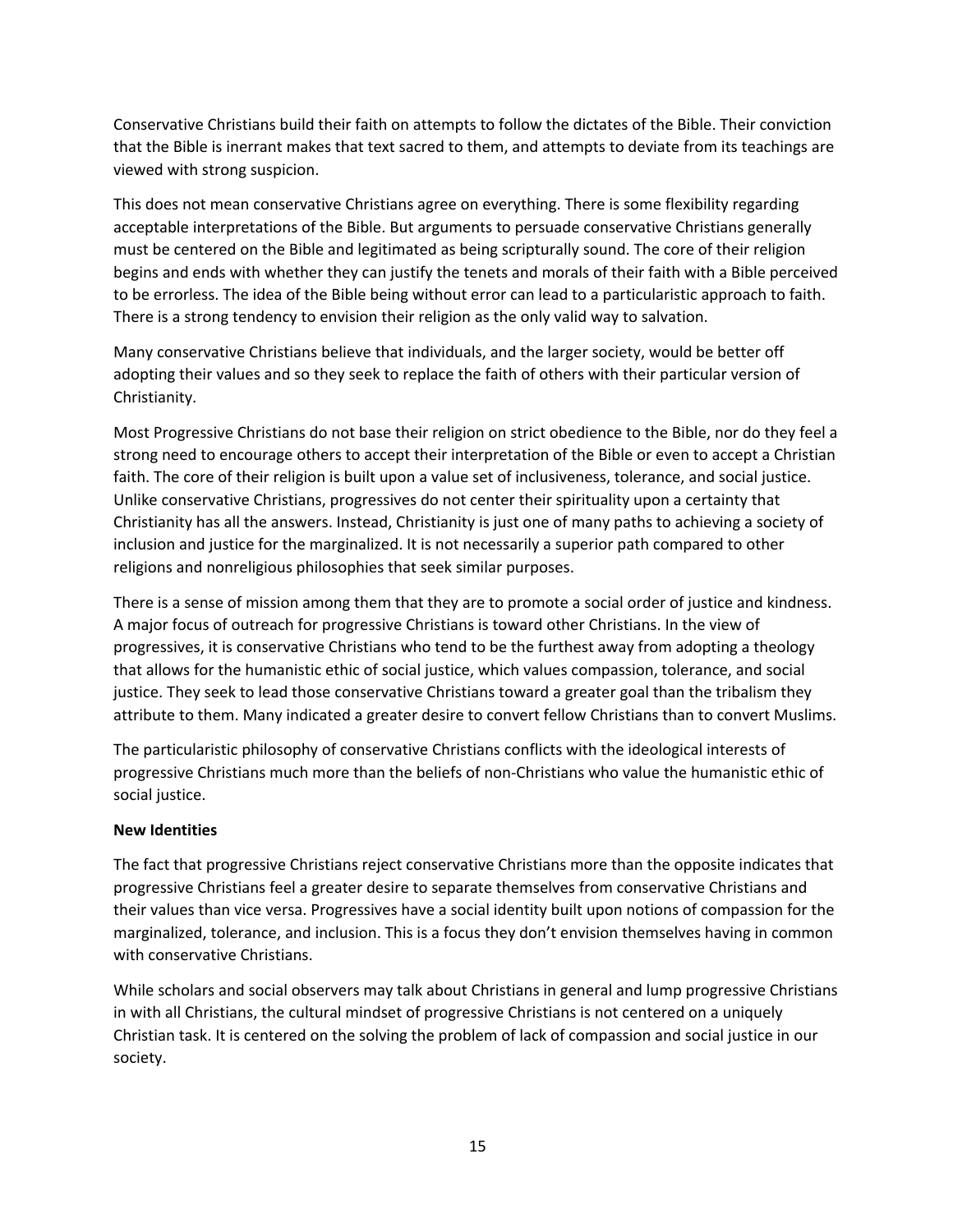Conservative Christians' social identity is built upon attempting to be faithful to a more traditional and often more literal interpretation of biblical teaching. Both progressive and conservative identities are in direct opposition to each other. Their disparate social identities result in providing differing, even conflicting, answers to the meaning questions such as those about not only identity but also morality and purpose. These differences are not small deviations but completely different routes to dealing with issues of meaning. So should they remain under the same religious name?

### **What Unifies a Religious Group?**

Even when there is a diversity of beliefs, it is useful to ask whether there are certain unifying beliefs that tend to be accepted by all, or at least most, factions of that group. Such unifying beliefs allow the members of that group to have common perceptions that can act as a binding force.

But even within the beliefs that are assumed to be central to Christianity, the opinions of Christians can dramatically vary. There is no tenet more central to Christianity than the belief in Jesus. But are Christians linked together because of their beliefs in Jesus? Conservatives tend to envision him as having the qualities of a deity. While some progressives openly acknowledge Jesus as God, others see him as an exemplary model for how a human should live rather than focusing on any divine characteristics. There are even Christians who challenge the idea that Jesus even existed. Event this most central belief varies widely, as do beliefs about the inerrancy of the Bible, heaven, and hell and the definition and means to salvation. Beliefs by themselves, then, do not appear to be the factor that unifies Christians as part of the same group.

Unity in and of itself may be what is required for members to belong to a religious group. It is possible that individuals belong to a religious group simply because they believe themselves to be a part of that group. But there are groups that claim a Christian identity—Mormons, some Unitarians—but are generally not accepted by Christian groups. Progressive and conservative Christians both make claim to a Christian identify. Yet progressive Christians often do not accept conservative Christians as members of the same group while conservative Christians are more willing to accept progressive Christians.

Two factors have to be present to move a group from in-group status to out-group status.

- 1. First there have to be sufficient differences in the core beliefs to warrant a potential separation. The core goals or essences of the groups must differentiate from each other to the extent that it is reasonable to believe that they are working toward divergent objectives.
- 2. There has to be sufficient out-grouping from each other. Even if there are important distinctions in beliefs, it is unlikely that the groups will truly separate from each other as long as they see each other as members of the same group.

Out-grouping by itself is not sufficient for separating religious groups. Out-grouping may produce horrendous wars and conflict, but if the theological goals remain similar, the conflicting groups should not be categorized as separate religions. With similar goals, it's quite possible for those subgroups to make peace and be recognized as different parts of the same religion.

#### **Hinduism & Buddhism**

To see an example of how two religions can emerge from a single religion, we can look at the emergence of Buddhism from Hinduism.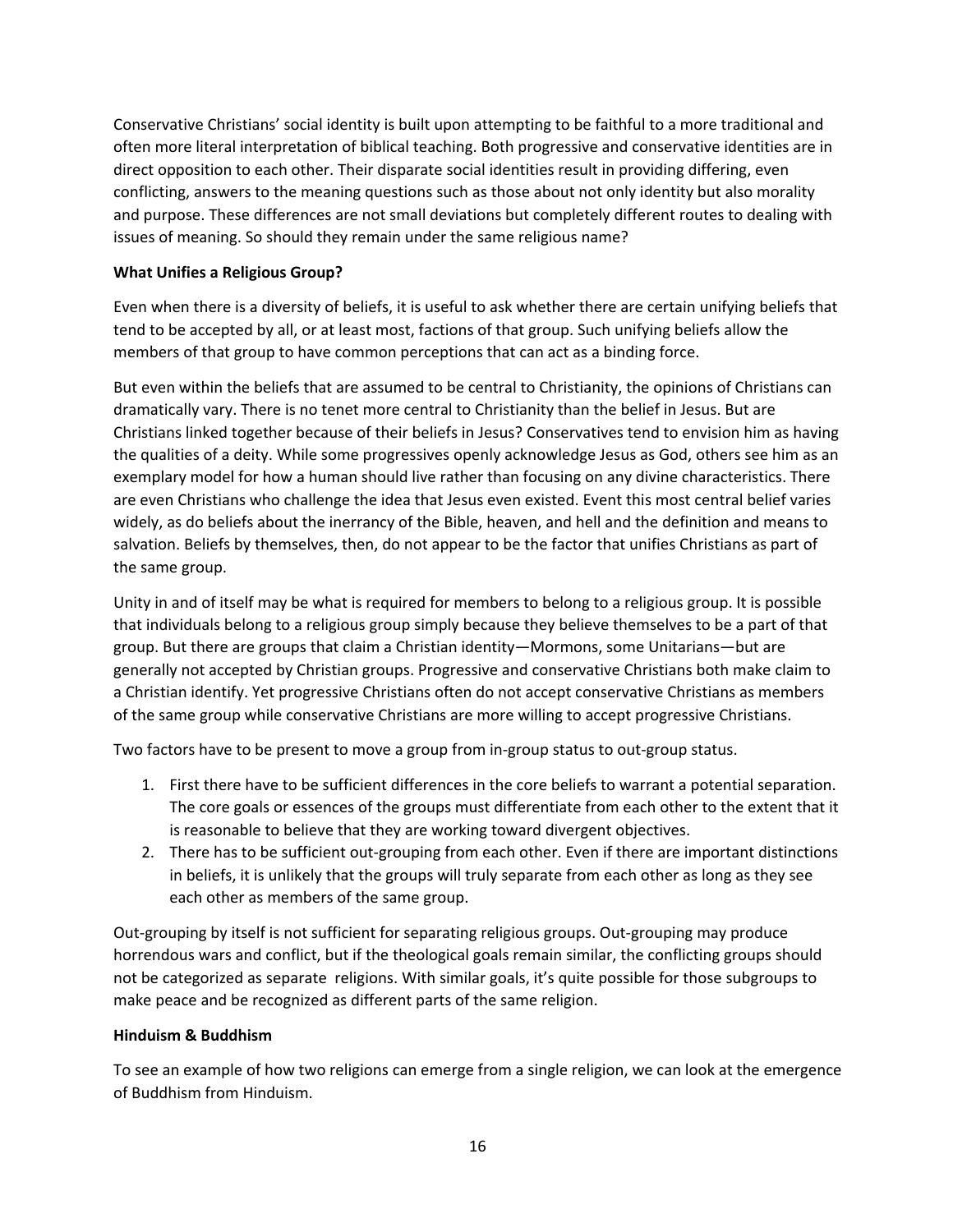Hinduism is more than four thousand years old. Within the Hinduism-dominated society, Buddhism was founded in the sixth century BCE by Siddhartha Guatama, or the Buddha. Buddha used many of the similar concepts found in the dominant Hindu religion around him. He talked about karma, dharma, and reincarnation as Hinduism did, but he rejected much of the caste system and formal rituals of Hinduism. His reforms went beyond merely shaping the existing religion and instead became a new way of answering questions of meaning. Although Buddhism and Hinduism use similar terms, they have different metaphysical goals. For the Hindu, the goal is to lose one's individuality by merging with ultimate reality. For the Buddhist, the goal is an ending of his or her existence. These goals are not identical. They are seeking different outcomes even if some of the concepts used in their religions are similar.

The development of Buddhism did result in strong out-grouping between the two groups. Buddhism virtually became extinct in India in large part to the power of Hinduism to crowd it out of that country. This led to Buddhism becoming prominent in East and Southeast Asia.

While both Hinduism and Buddhism are religions that reject the notion of an exclusive deity and allow for a certain degree of theological inclusion, they are perceived as distinctive religions by most inside and outside their religions. They are rarely categorized as different emphases of the same religion.

#### **Christian Diversity or Two Different Religions?**

The quantitative findings in this book suggest that while conservative Christians are willing to accept progressive Christians into their social circles, progressive Christians display strong tendencies to reject the political actions and social values of conservative Christians. Their social identify motivates them to distance themselves from conservative Christians more than from other religious groups. It has also influenced them to develop social networks largely devoid of conservative Christians.

Our research suggests a new dynamic beyond partisan politics. We find evidence that progressive Christians have not merely a different emphasis on politics, but that they also bring a distinct value set to their differences with conservative Christians. Progressive Christians seem to adhere to a flexible theology that stresses a humanistic ethic of social justice as a goal in and of itself. This can produce a different ultimate goal than the one that motivates conservative Christians.

Our data indicates that the two are in the process of becoming, or perhaps already have become, two distinctive religious expressions. Even if each group states that serving Jesus is the objective, serving Jesus means something very different to each group, and these different definitions lead each group to find meaning and identity in different, incompatible places.

Conservative Christians may not experience the effects of secularization to the same degree that progressive Christians do. More than thirty years ago, data emerged indicating that mainline, or more progressive Protestant denominations were declining at a faster rate than conservative Protestant denominations. Furthermore, churches with conservative theology are more likely to grow than churches with progressive theology. Finally, the loss of Christians to the "nones" (those who do not identify with any religious group) tends to come from moderate or progressive Christians more than conservative Christians. These trends can result in progressive Christians feeling more threatened than conservative Christians in our changing religious economy.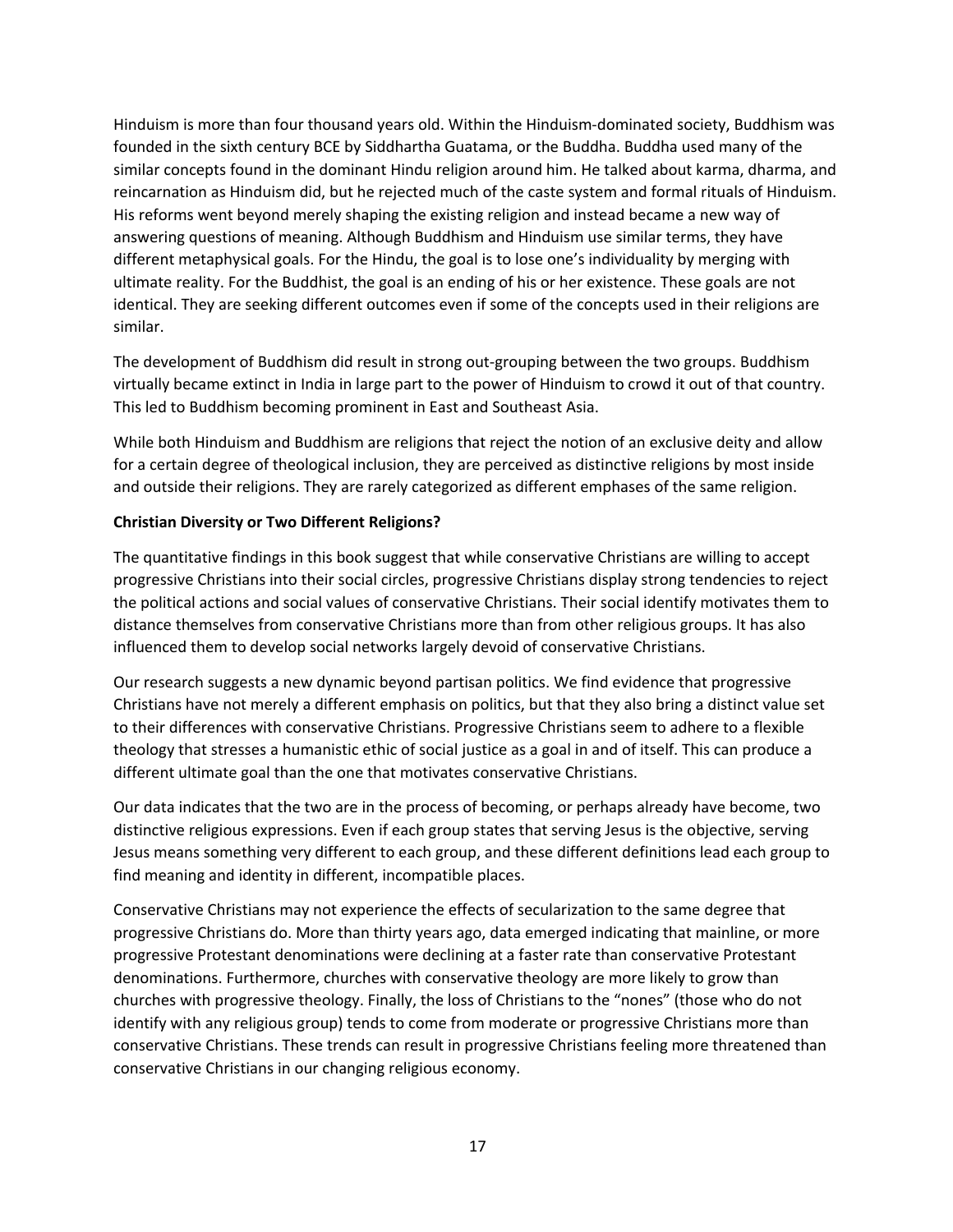Progressive Christians may apprehend that it will become harder to maintain their own version of Christianity in the light of the relative growth of conservative Christians. As such, their fears can play out in their aggressive stance toward conservative Christians.

#### **Implications of Polarized Christianity**

Christianity has often been seen as the dominant religion in the US. However, groups with a dominant social status also tend to share a social identity that allows them to express their social power. A numerical majority advantage means little in a culture where the majority is not unified.

We expect that there will be some efforts by progressive and conservative Christians to engage in conversation with each other, but we do not consider it likely that such conversations will lead to reunification. What is more likely to occur is that such efforts at conversation lead to more of an acknowledgement of the gulf between the two groups. One only needs to look at the recent efforts of the United Methodist Church to see this dynamic take place.

For decades, the denomination has argued about the role, and acceptance, of sexual minorities. Finally, it became clear that reconciliation between the two factions was not possible. In 2020, the United Methodist Church drew up terms for a "divorce" that allowed the conservative churches, organized as the Wesleyan Covenant Association, to retain their assets and for them to receive \$25 million with the promise that no future financial claims will be made on the mother organization. The new upstart conservative organization contains 125,000 individuals in about 1,500 churches. This contrasted with the seven million members who remain in the denomination.

Similar steps have been taken with the Episcopal Church, Evangelical Lutheran, Presbyterian Church USA, and American Baptist Church USA. We suspect similar processes of splitting between progressive and conservative Christians are occurring outside of formal denominations as well.

Perhaps issues such as disaster relief or combating human trafficking can bring these two groups together. Yet we suspect that such cooperation is more difficult between progressive and conservative Christians than between progressive Christians and members of other religions.

Denominational identity has decreased in importance for shaping the social identity of Christians.

## **Will One Group Retain an Explicit Christian Identity?**

It is possible that one of the groups would adopt a new social label that distinguishes itself from the other group. It's also possible that both groups could cling to the Christian label even as they both seek to social distance from each other. In that scenario they continue to fight against each other for the right to be the "authentic" Christian group.

The more likely outcome is that progressive Christians will become less willing to openly identify as Christian, as many of the progressive Christians we interviewed have already distanced themselves from the "Christian" label.

#### **What About Christians in the Middle?**

There are many Christians who do not fit neatly into either category. Unfortunately, there is not a lot of scholarship done on moderate Christians, and it is difficult to find research focusing solely on them. If the US is moving toward a post-Christian society, then it is quite possible that Christians not deeply tied